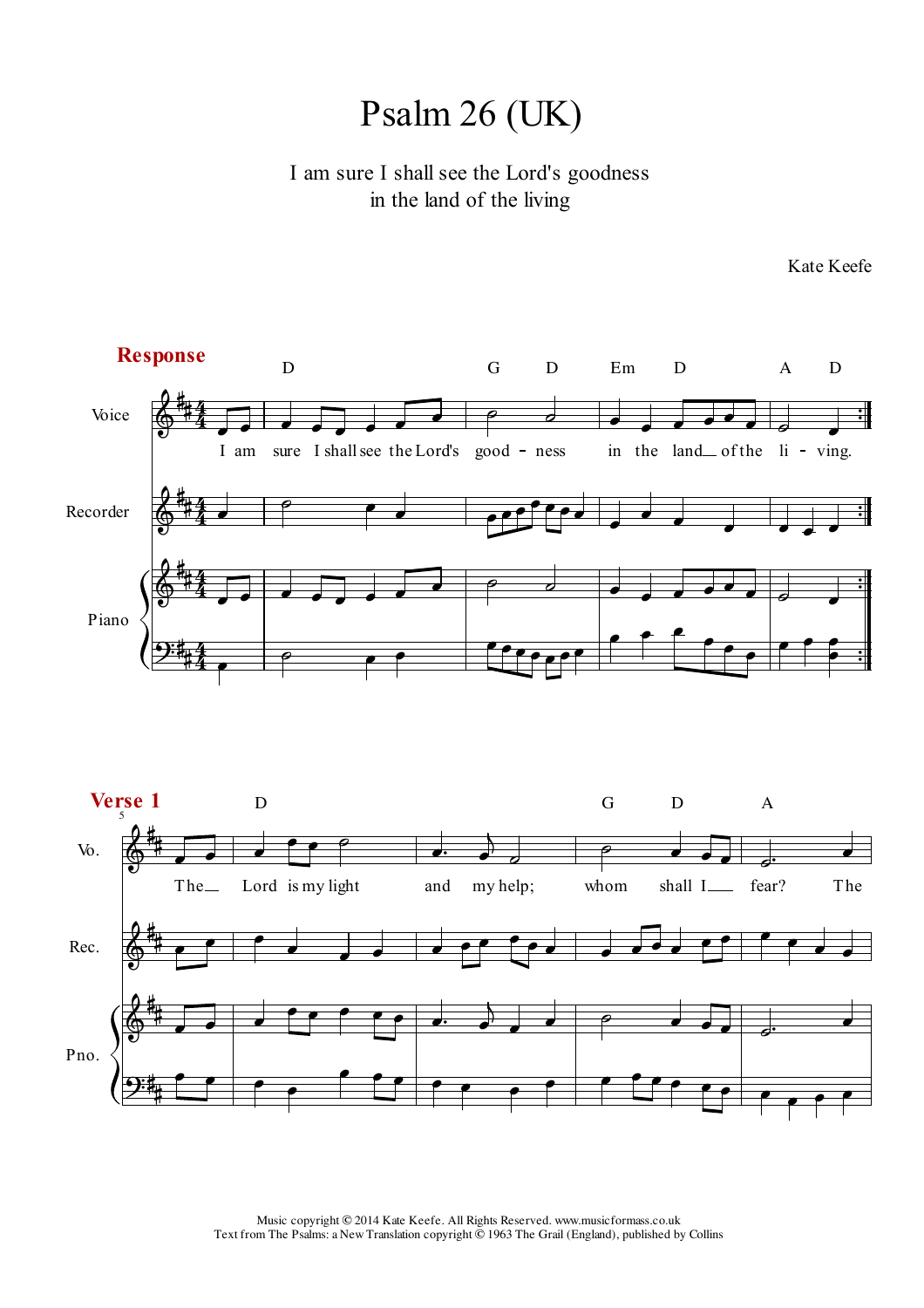





Music copyright © 2014 Kate Keefe. All Rights Reserved. www.musicformass.co.uk Text from The Psalms: a New Translation copyright  $\ddot{\odot}$  1963 The Grail (England), published by Collins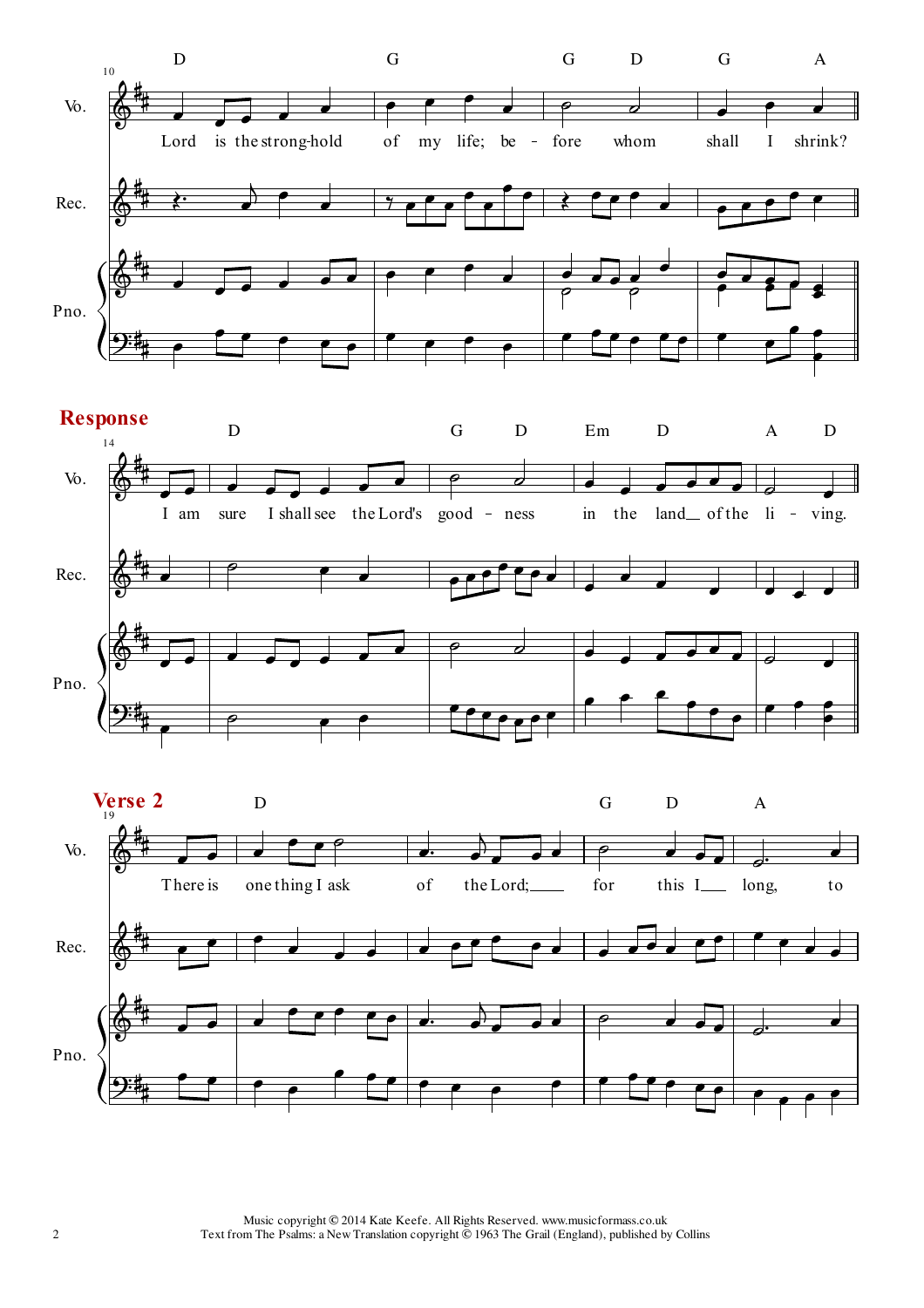





Music copyright © 2014 Kate Keefe. All Rights Reserved. www.musicformass.co.uk Text from The Psalms: a New Translation copyright © 1963 The Grail (England), published by Collins 3